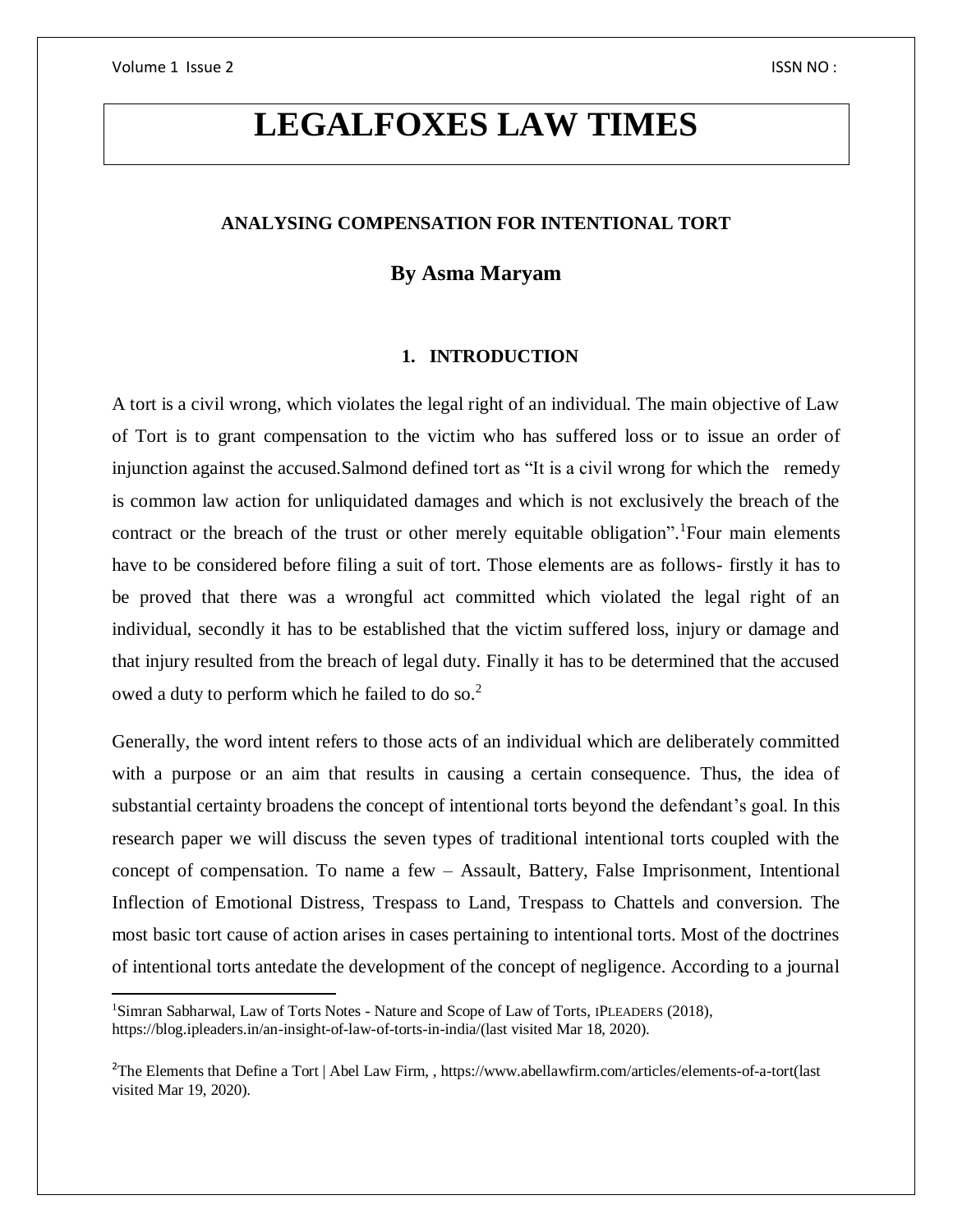article tilted Review of Rights and Wrongs "There are two interpretations of intentional torts (1) reasonable security interest has priority over unreasonable security interest; (2) security interest has priority over liberty interest, regardless of whether it's unreasonable".<sup>3</sup>Any proof of physical loss, injury or damage is not essentially required to proof an intentional tort.

In common law countries like India, remedy for damages is provided in monetary form which has to be paid to the claimant who suffered losses. And in order to proof a tort and claim the damages the four main elements have to be satisfied, which have already been discussed in the above paragraph. To elaborate further damages are of the following types- Special, Nominal, Contemptuous and Exempla nary damages.<sup>4</sup>

As already emphasized, intentional torts can be claimed without any proof of damages, loss or injury. Nevertheless, the concept of damages plays a prima facie value in law of torts. At the inception of bringing any lawsuit there should be a cause or claim of damages. Therefore, in the present scenario most of the cases registered under the criteria of intentional torts, claim damages in monetary form. In addition to that proving any form of damages might strengthen the facts of the case and result in speedy judgment. In this research paper we shall try and analyze the concept of compensation in intentional torts.

## **2. SCOPE OF THE STUDY**

This research paper outlines the origin of the word intentional tort, its meaning, etymology, origin, nature and development. This paper will particularly lay emphasis on the concept of compensation in intentional torts. Various types of traditional intentional torts will also be discussed in this paper with respect to damages. The paper also covers the basic overview of prevalent unmodified tort laws in India, followed by a detailed comparison between intentional

<sup>4</sup>Reading: Legal Remedies: Damages | Business Law,

 $\overline{a}$ 

<sup>&</sup>lt;sup>3</sup>Arthur Ripstein, Review: Rights and Wrongs, 97 John C.P. Goldberg Michigan Law Review, 1828, (May, 1999).

https://courses.lumenlearning.com/masterybusinesslaw/chapter/legal-remedies-damages/ (last visited Mar 19, 2020).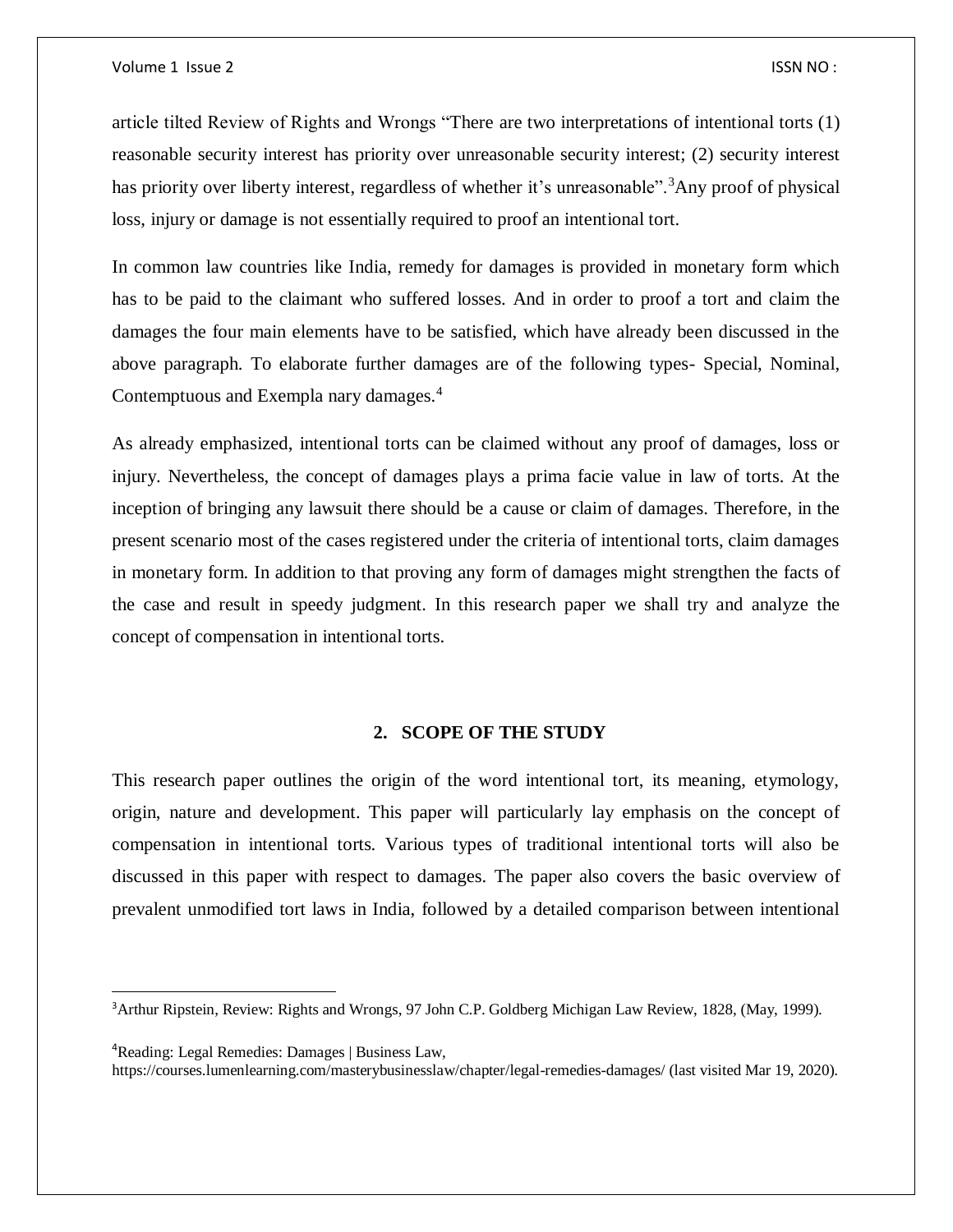$\overline{\phantom{a}}$ 

and unintentional Torts. Over and above this research paper relies on various landmark judgments pronounced by different courts around the globe, to derive conclusion.

## **3. RESEARCH OBJECTIVE**

The objectives of this research paper are to analyze the concept of compensation in intentional torts. To understand the basic elements which constitute anintentional tort, its origin, nature, development and importance. This research paper also aims to differentiate intentional torts from accidental torts. All the types of traditional intentional torts will be discussed in this paper in detail and finally this research paper will conclude with cases from different legislation with special reference to intentional torts.

## **4. RESEARCH METHODOLOGY**

Research methodology applied in this paper is doctrinal research, primarily using research papers, Articles and Books for obtaining the necessary material. The methodology adopted is largely analytical and descriptive in nature. Both types of data have been used in the research to fulfill the objectives of the research. Reliance has been placed largely on secondary sources like journals and articles. This research paper also collects information from various online sources and legitimate sites which have been duly given credits for.

### **5. LITERATURE REVIEW**

F. A. Trindade in his research paper titled "Intentional Torts: Some Thoughts on Assault and Battery "discusses briefly about two torts (assault and battery) coupled with false imprisonment, which constitutes the act of trespass to a person. In this research article the author comprehensively describes various elements that have to be satisfied to constitute these torts. Damages and its various types along with the risk involved in litigating tortuous liability cases have been beautifully discussed in this paper. This research paper helped me understand the basic definition of tort and its hypo thesis.<sup>5</sup>

<sup>5</sup>F. A. Trindade, Intentional Torts: Some Thoughts on Assault and Battery, 5 Oxford Journal of Legal Studies, pp. 211-237(Summer, 1982).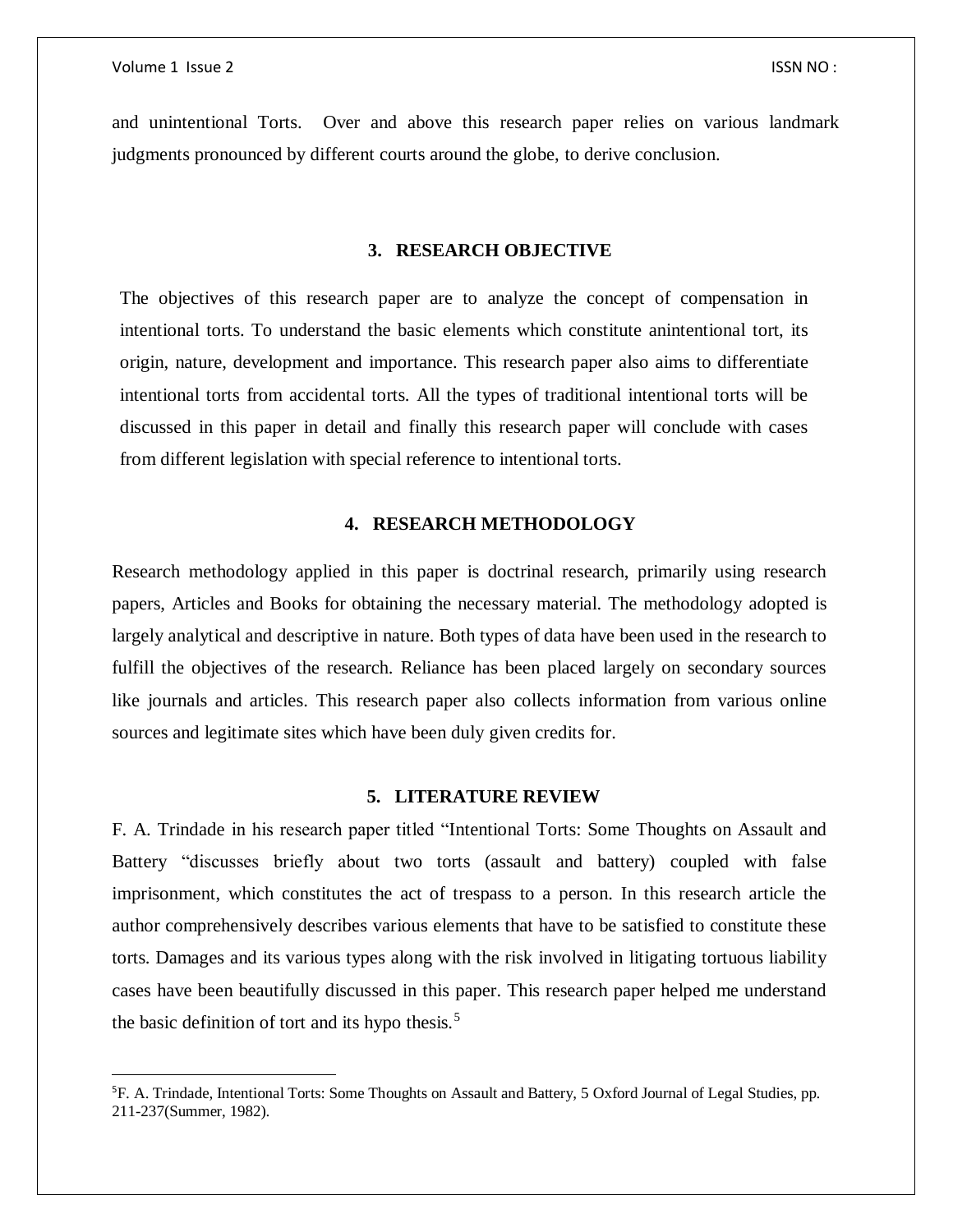$\overline{a}$ 

Seamen's Remedies for Intentional Torts: Admiralty. Seamen's Rights against Shipowners for Injuries from Intentional Torts Source is a journal article which was published in Stanford Law Review, Vol. 5 wherein the author has briefly explained the meaning, concept and origin of intentional torts with special reference to English laws and recent cases such as Keen v. Overseas Tankship Corp. and Jones v. Lykes Bros. S.S. Co.<sup>6</sup>

According to another journal article published in Cambridge Law Journal tilted Defining the Intentional Wrongs,Intentional torts are wrongful acts done on purpose. This article briefly analyses the concept of compensation and injunction for intentional torts. Further, the article also discusses the various types of compensation and also the various types of intentional torts in details along with their defenses. The article finally concludes with cases from various legislations which involves the elements of an intentional tort.  $\frac{7}{1}$ In yet another research article titled "Intentional Torts. Rigging an Election as Interference with Prospective Advantage" authored by James Kobe, which was published in the Stanford Law Review in the Year 1956. The author in the initial chapters of the article discusses the integrates of intentional tort, its scope of development and action in the future. This research article begins with a brief overview of torts in general and later its types, damages, nature, origin etc. The paper concludes with suggestions and recommendations on Tort laws.<sup>8</sup>

The Law of Torts is a commendable book authored by Akshay Sapre, this book covers case laws dealing with tortuous liabilities not only from the Supreme Court of India but also from the Supreme Court of United Kingdom. This book covers general principals and elements of torts, Jurisdiction of torts, Liability of Wrongs committed by others, Discharge of Torts, Classification of Torts, Trespass to a person and property, Defamation, Nuisance etc.This book has been cited in this research paper quite a few times with particular reference to case laws.<sup>9</sup>

<sup>6</sup>Anjalina Martin, Seamen's Remedies for Intentional Torts: Admiralty. Seamen's Rights against Shipowners for Injuries from Intentional Torts, 5 Stanford Law Review, pp. 814-822 (Jul., 1953).

<sup>7</sup>Cristián A. Banfi, Defining the Intentional Wrongs,70 The Cambridge Law Journal, No. 1, pp. 83-112 (March 2011).

<sup>&</sup>lt;sup>8</sup>James Kobe, Intentional Torts. Rigging an Election as Interference with Prospective Advantage, 14 Stanford Law Review, pp. 34-42 (1956).

<sup>&</sup>lt;sup>9</sup>Akshay Sapre, The Law of Torts, 301 (Ratanlal & Dhirajlal.,  $28<sup>th</sup>$  ed. 2019).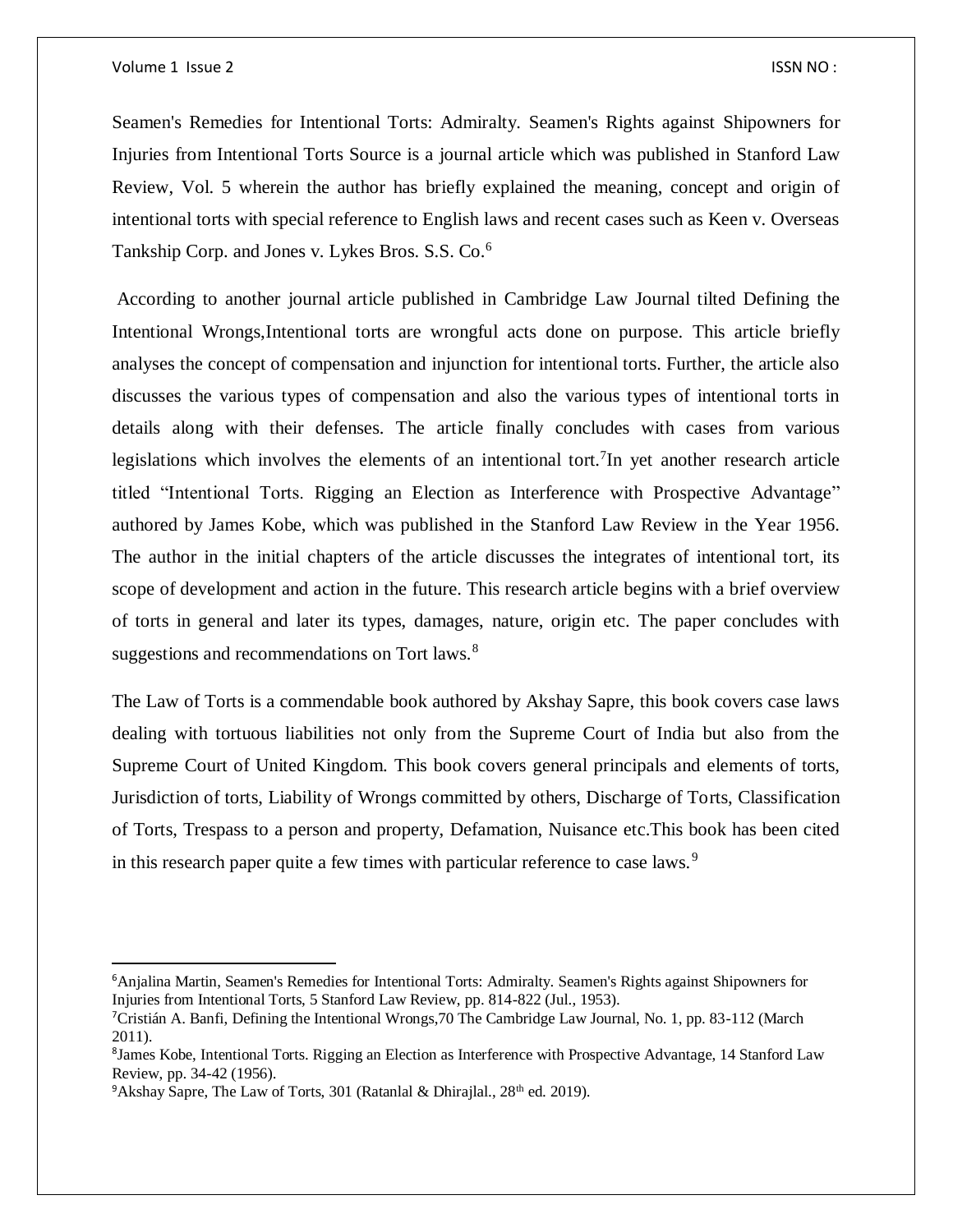## **6. CHAPTERIZATION**

For convenience of understanding, this research paper is divided into four chapters.

Chapter 1-The first chapter deals with various definitions of torts and intentional torts, the meaning, concept and origin of intentional torts.

Chapter 2- The second chapter deals with the various types of intentional torts followed by a detailed discussion of the concept of compensation in intentional torts.

Chapter 3- The third chapter specifies the differences between intentional torts and unintentional torts (accidental torts). This chapter will further conclude the research paper with suggestions and recommendations.

# **7. LIST OF CASES**

- 1. "Mediana v. Comet, (1990) AC 113 (116).
- 2. Bishun Singh v. AWN Wyatt, (1911) 14 CLJ 515.
- 3. Lala Punnalal v. Kasturichand Ramaji, (1995) 2 MLJ 461.
- 4. Jeet Kumari Poddar v. Chittagong Engineering and Electrical Supply Co. Ltd, ILR (1946) Cal.433.
- 5. Phillips v Ward, (1956) 1 All ER 874 (CA).
- 6. Rookes v. Barnard, (1964) AC 1129.
- 7. Jodhpur Development Authority v. State Consumer Dispute Redressal Forum, (2012) AIR CC 362.
- 8. Cassel & Co. Ltd v. Broome, (1972) AC 1027.
- 9. Prehn v. Royal Bank of Liverpool, (1870) LR Ex 92, 99.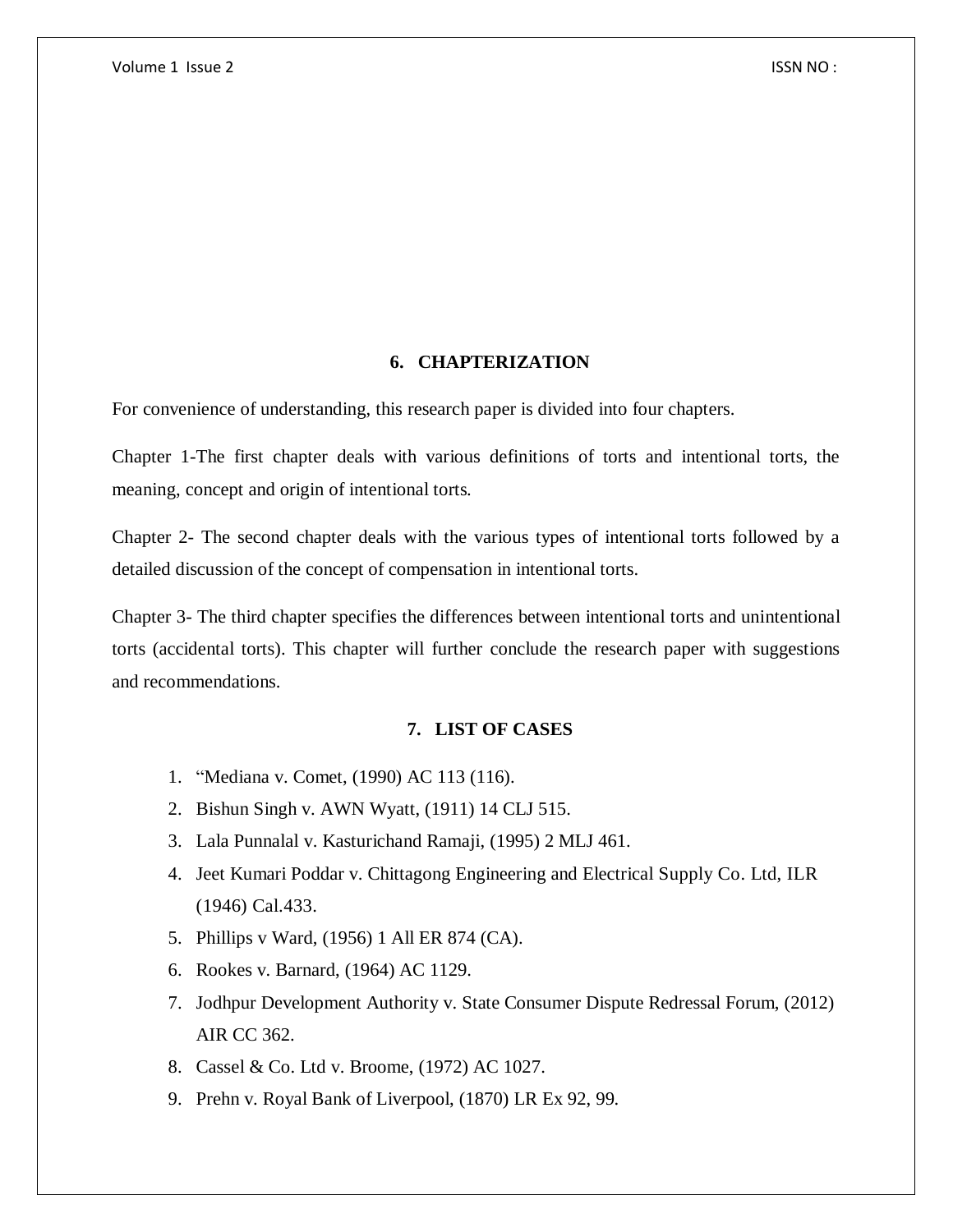10. Ashby v. White, (1704) 2 Ld Raym 938.

11. Ratcliffe v. Evans, (1892) 2 QB 524 (528)".

## **8. CHAPTER 1**

## **8.1 Definitions of Torts**

 $\overline{a}$ 

Following are the various definitions of torts

- **1.** According to Merriam- Webster Dictionary tort is defined as "a wrongful act other than a breach of contract for which relief may be obtained in the form of damages or an injunction".<sup>10</sup>
- **2.** Section 2(m) of Limitation Act, 1963 defines tort as "Tort means a civil wrong which is not exclusively a breach of contract or breach of trust".<sup>11</sup>
- **3.** According to Sir John Salmond "Tort is a civil wrong for which remedy is a common law action for unliquidated damages, and which is not exclusively the breach of contract, or breach of trust, or other merely equitable obligation".<sup>12</sup>
- **4.** According to Prof. P. H. Winfield "Tortious liability arises from the breach of duty primarily fixed by law. This duty is towards persons generally and its breach is repressible by an action for unliquidated damages".<sup>13</sup>

 $12$ Krishnendra Joshi, Definition of Torts and its characteristics, IPLEADERS (2019), <https://blog.ipleaders.in/definitions-of-torts-and-its-characteristics/> (last visited Mar 19, 2020).

<sup>13</sup>"Tortuous Negligence Liability, , [https://www.lawteacher.net/free-law-essays/tort-law/tortuous-negligence](https://www.lawteacher.net/free-law-essays/tort-law/tortuous-negligence-liability.php)[liability.php](https://www.lawteacher.net/free-law-essays/tort-law/tortuous-negligence-liability.php) (last visited Mar 19, 2020)".

<sup>&</sup>lt;sup>10</sup>Tort | Definition of Tort by Merriam-Webster, , https://www.merriam-webster.com/dictionary/tort (last visited Mar 19, 2020).

<sup>&</sup>lt;sup>11</sup> "Various Definitions of The Term Tort And Comment on Any One Better Known To You, http://www.legalserviceindia.com/legal/article-574-various-definitions-of-the-term-tort-and-comment-on-any-onebetter-known-to-you.html (last visited Mar 19, 2020)".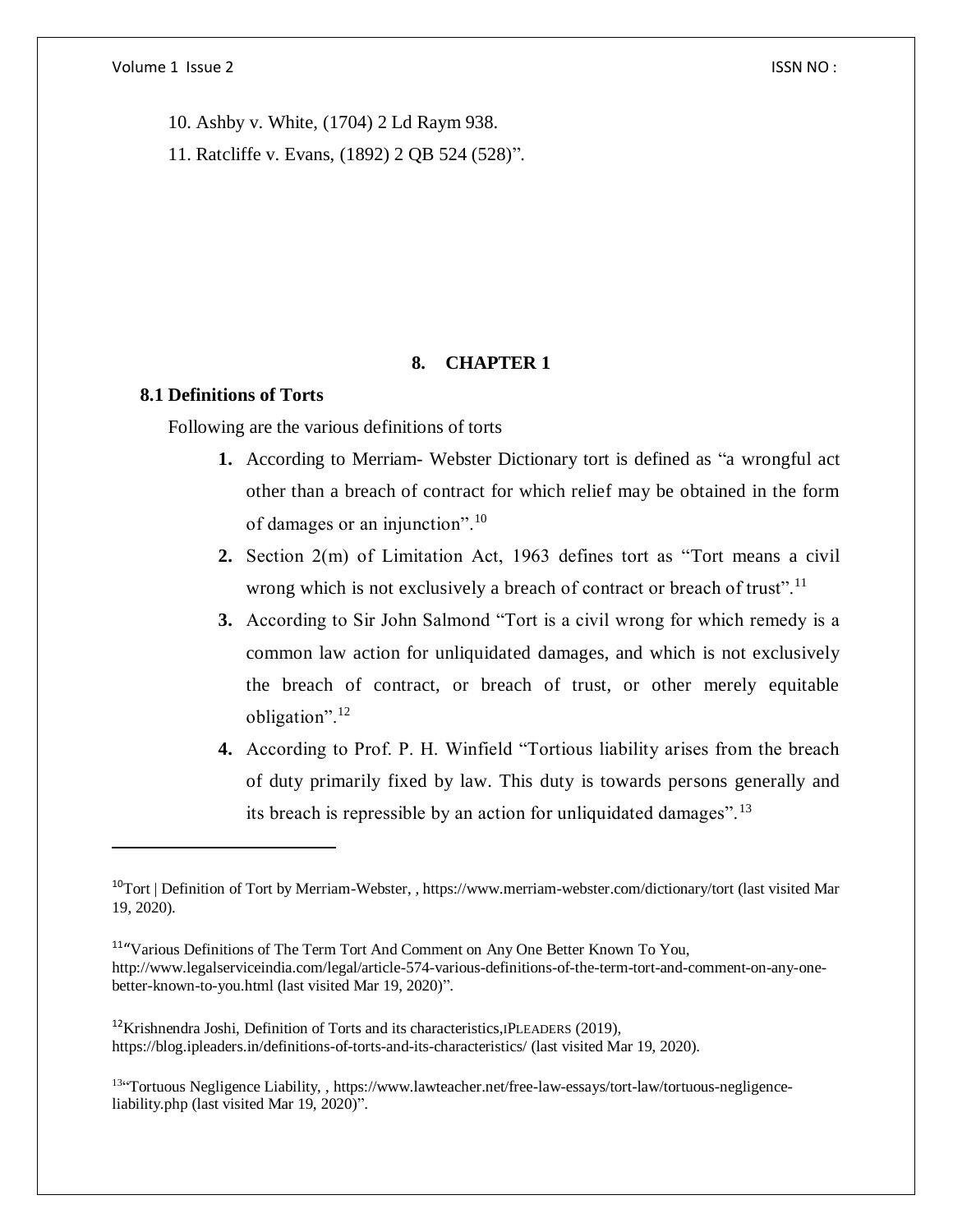#### Volume 1 Issue 2 ISSN NO : ISSN NO : ISSN NO : ISSN NO : ISSN NO : ISSN NO : ISSN NO :

 $\overline{\phantom{a}}$ 

**5.** According to Fraser "Tort is an infringement of a right in rem (right in general) of a private individual giving a right of compensation at the suit of the injured party".<sup>14</sup>

# **8.2 Definitions of Intentional Torts**

Following are the various definitions of intentional torts

- **1.** According to Legal Information Institute intentional tort is defined as "A type of [tort](https://www.law.cornell.edu/wex/tort) that can only result from an intentional act of the defendant. Depending on the exact tort alleged, either [general](https://www.law.cornell.edu/wex/general_intent) or [specific](https://www.law.cornell.edu/wex/specific_intent) intent will need to be proven. Common intentional torts are [battery,](https://www.law.cornell.edu/wex/battery) [assault,](https://www.law.cornell.edu/wex/assault) [false](https://www.law.cornell.edu/wex/false_imprisonment)  [imprisonment,](https://www.law.cornell.edu/wex/false_imprisonment) [trespass to land,](https://www.law.cornell.edu/wex/trespass) [trespass to chattels,](https://www.law.cornell.edu/wex/trespass_to_chattels) and [intentional](https://www.law.cornell.edu/wex/intentional_infliction_of_emotional_distress)  [infliction of emotional distress"](https://www.law.cornell.edu/wex/intentional_infliction_of_emotional_distress).<sup>15</sup>
- **2.** The US Legal Dictionary defines intentional tort as "Intentional tort occurs when a person intends to perform an action that causes harm to another".<sup>16</sup>
- **3.** According to Riya Upesh Singh "An intentional tort is when a person, business, or organization intentionally caused the injury".<sup>17</sup>

# **8.3 Meaning, Concept and Origin of Intentional Torts**

"An intentional tort is a deliberate action against a person or property that causes damage" defines Morgan and Morgan Law Firm.<sup>18</sup> Any cause of action can be divided

**<sup>16</sup>**Content Team, Intentional Tort - Definition, Types, Examples and Cases, LEGAL DICTIONARY (2014), [//legaldictionary.net/intentional-tort/](https://doi.org/legaldictionary.net/intentional-tort/) (last visited Mar 19, 2020).

<sup>17</sup> Riya Upesh Singh, What Is An Intentional Tort?, [, https://www.allinjurieslawfirm.com/blog/post/2146/What-Is-](https://www.allinjurieslawfirm.com/blog/post/2146/What-Is-An-Intentional-Tort-#.XnM4PKgzZPY)[An-Intentional-Tort-#.XnM4PKgzZPY](https://www.allinjurieslawfirm.com/blog/post/2146/What-Is-An-Intentional-Tort-#.XnM4PKgzZPY) (last visited Mar 19, 2020).

<sup>18</sup>What Are the Most Common Intentional Torts? | Morgan & Morgan Law Firm, https://www.forthepeople.com/intentional-torts/most-common-intentional-torts/ (last visited Mar 19, 2020).

<sup>&</sup>lt;sup>14</sup>Sakshi Raje, Tort as a Law, LAW TIMES JOURNAL (2018), [http://lawtimesjournal.in/tort-as-a-law/\(](http://lawtimesjournal.in/tort-as-a-law/)last visited Mar 19, 2020).

<sup>&</sup>lt;sup>15</sup>Intentional tort, , LII / LEGAL INFORMATION INSTITUTE[, https://www.law.cornell.edu/wex/intentional\\_tort](https://www.law.cornell.edu/wex/intentional_tort) (last visited Mar 19, 2020).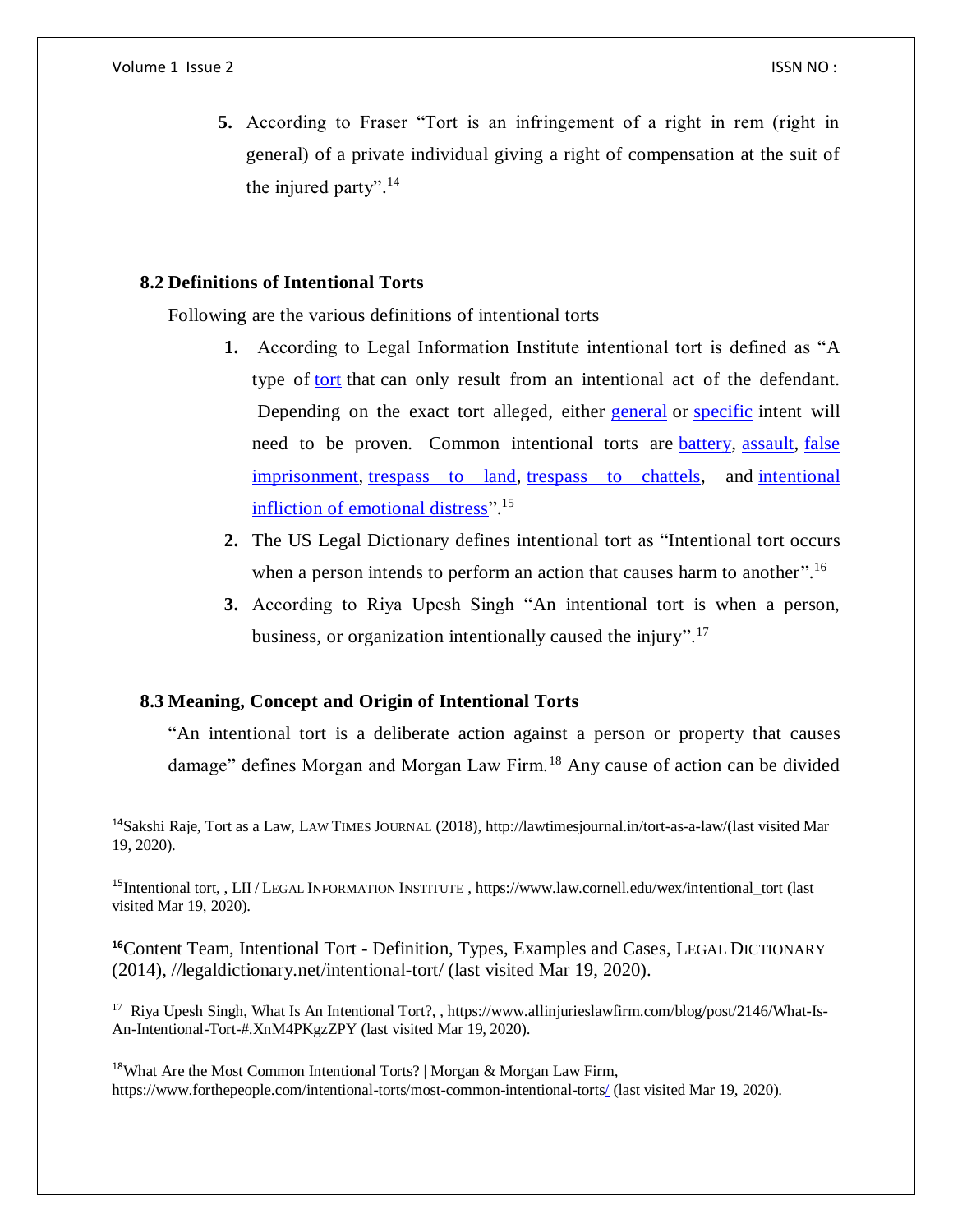$\overline{a}$ 

into two types intentional and unintentional. Similarly, in Torts actions of a tortfeasor are either intentional or unintentional in nature. As discussed above intentional torts refer to an act of misconduct that violates the legal right of an individual and results in causing damages, the act so performed is done intentionally by the tortfeasor. Cases registered to claim compensation for intentional torts, do not require proof in the court of law. However, the availability of any substantial proof may facilitate and strengthen the case. To illustrate the same- X, a customer visits a supermarket and while shopping incidental slips on the wet floor which results in heavy bleeding. On investigation, it was revealed that the floor was slippery due to some technical glitches that resulted in leakage of water due to which the women slipped. If the injured woman files a suit in the court of law, she will succeed in claiming compensation because in the above instance all elements of intentional torts have been satisfied.<sup>19</sup>

The basic concept of an intentional tort is to provide the remedy to the victim who has suffered losses.<sup>20</sup> Generally, there are two types of remedies, either the victim can claim compensation or demand the court to issues orders of the injunction. Let us now discuss the main elements that constitute intentional tort. As the word an intentional tort itself suggests that intension is the prime requisite to constitute this type of tort. Followed by the second and the third prerequisite where the claimant has to prove that the defendant acted in an inappropriate manner which resulted in damages or loss. For better understanding this concept is illustrated – John Meyer, a disabled man is kicked by Stanger over a heated argument. Due to this action, he suffered injuries and had to undergo a critical surgery. Once he recovers from the same he files a suit in the court of law to recover compensation for all the medical expenses he had to incur in the due process. In this illustration, Mr John will succeed in claiming compensation because the facts of the case satisfy all the prerequisites of an intentional tort.<sup>21</sup>

<sup>&</sup>lt;sup>19</sup>EPISODE 2.1: AN OVERVIEW OF INTENTIONAL TORTS, [, https://www.youtube.com/watch?v=A1c2GFFm8Ic](https://www.youtube.com/watch?v=A1c2GFFm8Ic) (last visited Mar 19, 2020).

<sup>&</sup>lt;sup>20</sup>Cristián A. Banfi, Defining the Intentional Wrongs,70 The Cambridge Law Journal, No. 1, pp. 83-112 (March 2011).

<sup>&</sup>lt;sup>21</sup>Akshay Sapre, The Law of Torts, 301 (Ratanlal & Dhirajlal.,  $28<sup>th</sup>$  ed. 2019).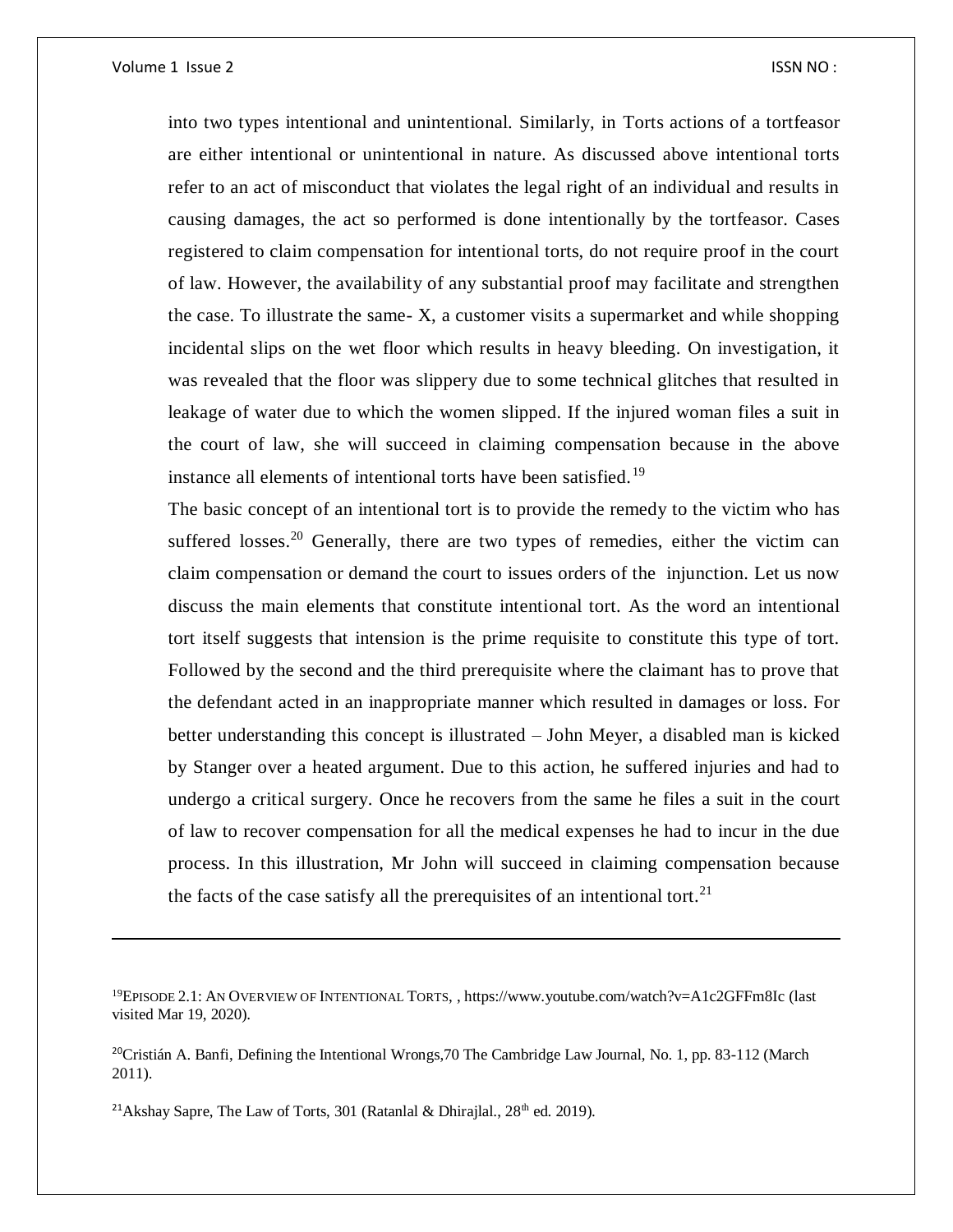$\overline{a}$ 

## **9. CHAPTER 2**

## **9.1 Various Types of Intentional Torts**

Traditional intentional torts are of seven types- Battery, Assault, False Imprisonment, Intentional Infliction of Emotional Distress, Trespass to Chattels and Conversion. In this chapter, we will analyze the various types of intentional torts along with their concept ofcompensation. In the Modern scenario, battery, assault, false imprisonment and intentional infliction of emotional distress are categorized under personal intentional torts.<sup>22</sup>

The most fundamental tort among all of these is "Battery". Battery refers to the act of deliberately touching an offended party in an unsafe and holistic manner. Here, the concept of Battery is very wide. It would incorporate for example hitting a person, poisoning the offended parties' dinner etc. In the present scenario, it is impossible to avoid physical touch; hence it is presumed that in such cases there is consent up to a certain extent. For example, the hustle in a public bus during office hours results in a stranger accidentally touching the other passenger or two friends who might hit each other in a friendly manner, all these actions do not constitute tort because the main element, the intention is missing in the following cases. In common law countries like the USA, Battery is considered to be a form of trespass to a person and accordingly it is divided into the civil and criminal battery.<sup>23</sup>

 $^{22}$ Fiyero Tiggular, Introduction to Intentional Torts, 7International Journal of Legal Studies, 789 (2003).

<sup>&</sup>lt;sup>23</sup>Sakshi Raje, Battery - Law of Tort, LAW TIMES JOURNAL (2018)[, http://lawtimesjournal.in/battery-law-of-tort/](http://lawtimesjournal.in/battery-law-of-tort/) (last visited Mar 20, 2020).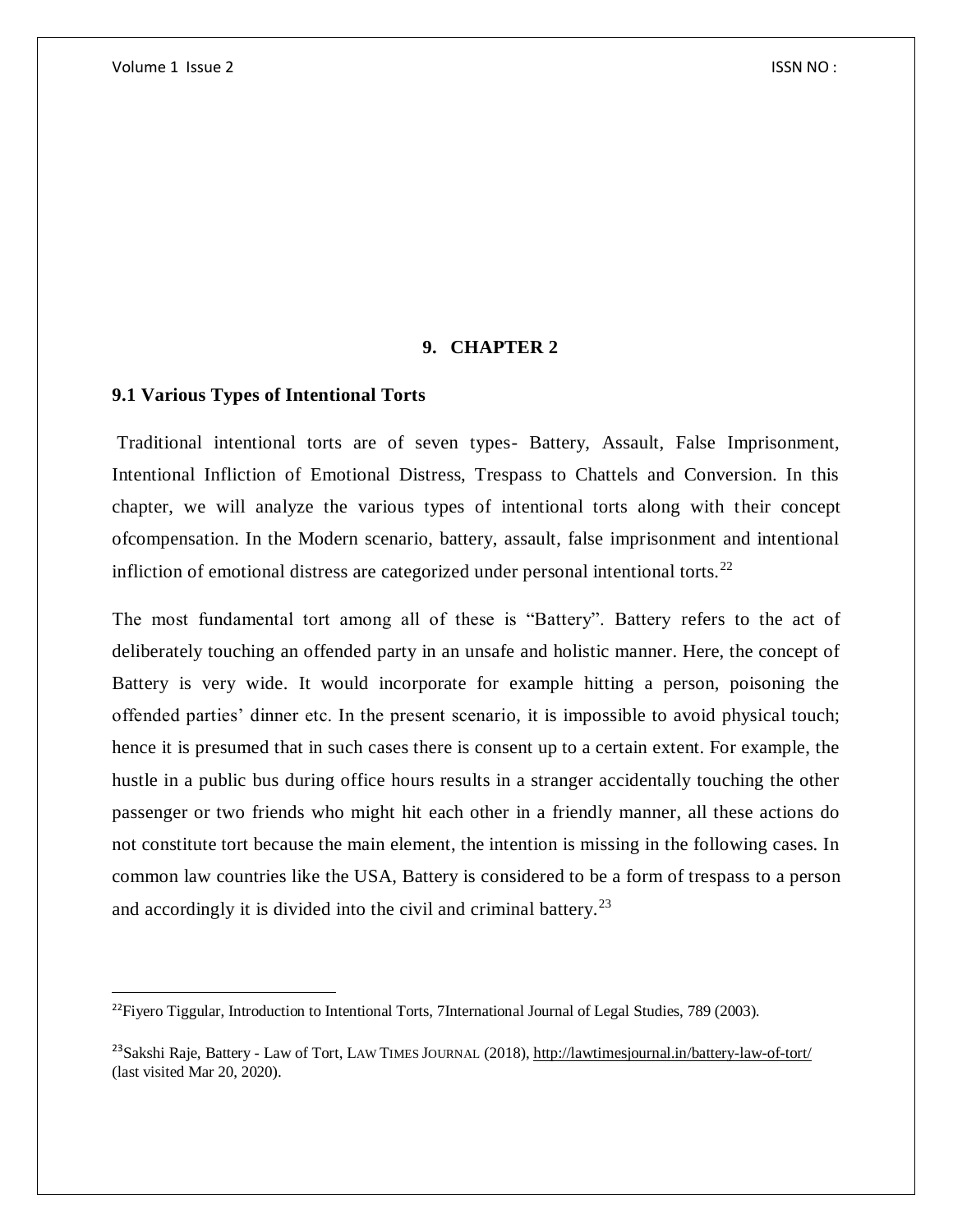$\overline{\phantom{a}}$ 

Next is assault. Assault is the deliberate making of a prompt or immediate misgiving of an unsafe or hostile touching. In other words, an assault is the anxiety of an approaching battery. Throwing a right hook and missing it, is an assault. This is followed by false imprisonment. False imprisonment refers to the performance of an individual which is punishable both under criminal as well as tort law. The action of unlawfully retraining a person within four boundaries with no alternative left to escape defines false imprisonment. The last personal the intentional tort which will be discussed in this paper is intentional infliction of emotional distress which is often known as IIED or outrage. This tort results when the litigant suffers an extreme mental break down due to the actions of the offending party. In such cases intend does not play as much a vital role, proving nonchalance of the defendant is enough to win the case.

The remaining three intentional torts are trespass to land, trespass to chattels, and conversion – all of which involve invasions of rights over tangible property.The act of intentionally invading the property of any other person constitutes the tort of trespass. The invasion need not be permanent in nature either is it compulsory to prove damages to be actionable. Mere enter into someone's property without lawful justification satisfies the element. The tort of trespass to chattels requires considerable hindrance with the victim's chattel. The scope of considerable hindrance is broad. Mere inference does not amount to the tort but substantial interference which obstructs and deprives the plaintiff's timely use of chattel amounts to tort of chattel.Conversion is a tort wherein the defendant purposely converts the victim's property or chattel to his own use and claims to be the owner of the same.<sup>24</sup>

## **9.2 Analyses of the Concept of Compensation in Intentional Torts**

As discussed earlier, the concept of remedy is either to provide compensation or injunction. In this chapter, we will be focusing on compensation. According to Ankin Law " Damages in an intentional tort may include the following compensatory damages: Past and future medical expenses, lost wages, Loss of future income, Household services, Pain and sufferings,

<sup>&</sup>lt;sup>24</sup> F. A. Trindade, Intentional Torts: Some Thoughts on Assault and Battery, 8 Oxford Journal of Legal Studies, 5679 (2009)".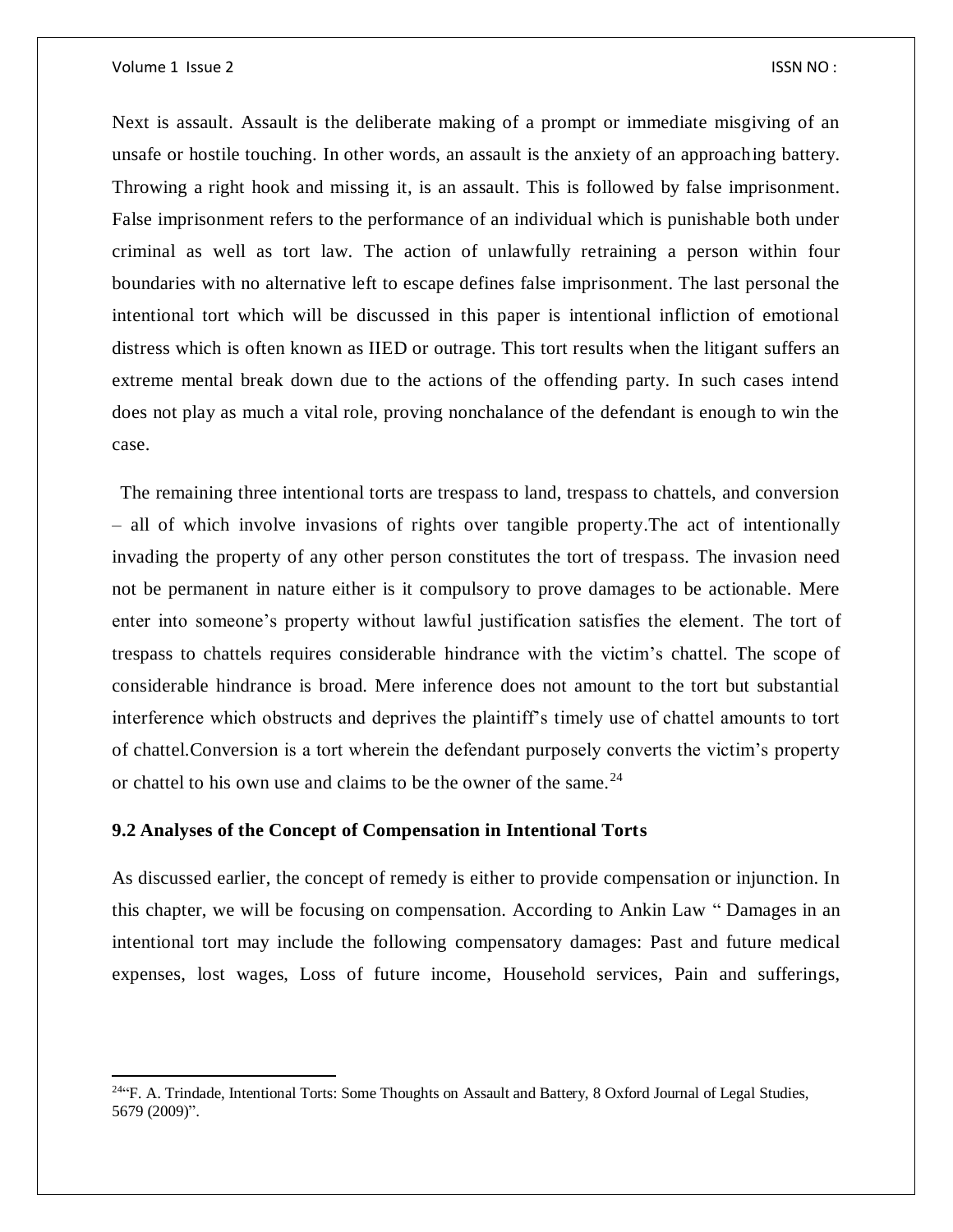Emotional distress, loss of enjoyment of life, Permanent disability and Disfigurement".<sup>25</sup> The expression "measure of damages" refers to the scale by citing to which the number of damages can be claimed. In tortuous liability cases,there is no fixed law which prescribes the measure of damages in an action of tort; the measures adopted by the court are mostly vague and baseless, they decide on the basis of previous cases, landmark judgments, facts and circumstances of the pertinent case. In order to facilitate the same damages are divided into four main types which are discussed as follows.

Generally, there are four types of damages- contemptuous, nominal, ordinary and exemplary. Contemptuous damages are usually awarded for minor offences where the court considers that an action should have never been brought. Cases in which this type of damages is awarded are registered without any moral justification. The amount rewarded is nominal, i.e. a paisa or so.

Next is Nominal damages, these type of damages are usually awarded in those cases where the purpose of the action or the suit is just to establish a right and not to claim compensation. Legal right of an individual is absolutely infringed in these cases, but the plaintiff does not suffer any loss or injury which can be claimed and hence, the court offers a nominal sum of monetary value to recognize the legal right of that person. For example, if a voter is obstructed from voting, the following act violated his legal right and now he is subjected to receive compensation for the same.<sup>26</sup>

Followed by ordinary damages also known as compensatory damages, these damages are awarded by the court when it realizes the necessity to compensate the plaintiff to ensure justice. The prime objective to grant ordinary damages is to put the harmed party in the same position as he would have been if he would have not suffered injuries.<sup>27</sup> For example, if a person employs a contractor to surveys his property, and the said contactor incorrectly

 $\overline{a}$ 

<sup>&</sup>lt;sup>25</sup>Chicago Intentional Tort Lawyers | Chicago Personal Injury Attorneys, , PERSONAL INJURY LAW (2013), https://ankinlaw.com/what-damages-can-be-collected-in-intentional-tort-case/ (last visited Mar 21, 2020).

<sup>26</sup>*Mediana v. Comet*, (1990) AC 113 (116) : 82 LT 95 : 16 TLR 194.

*Bishun Singh v. AWN Wyatt*, (1911) 14 CLJ 515.

*Lala Punnalal v. Kasturichand Ramaji*, (1995) 2 MLJ 461.

<sup>27</sup>*Jeet Kumari Poddar v. Chittagong Engineering and Electrical Supply Co. Ltd,* ILR (1946) Cal.433.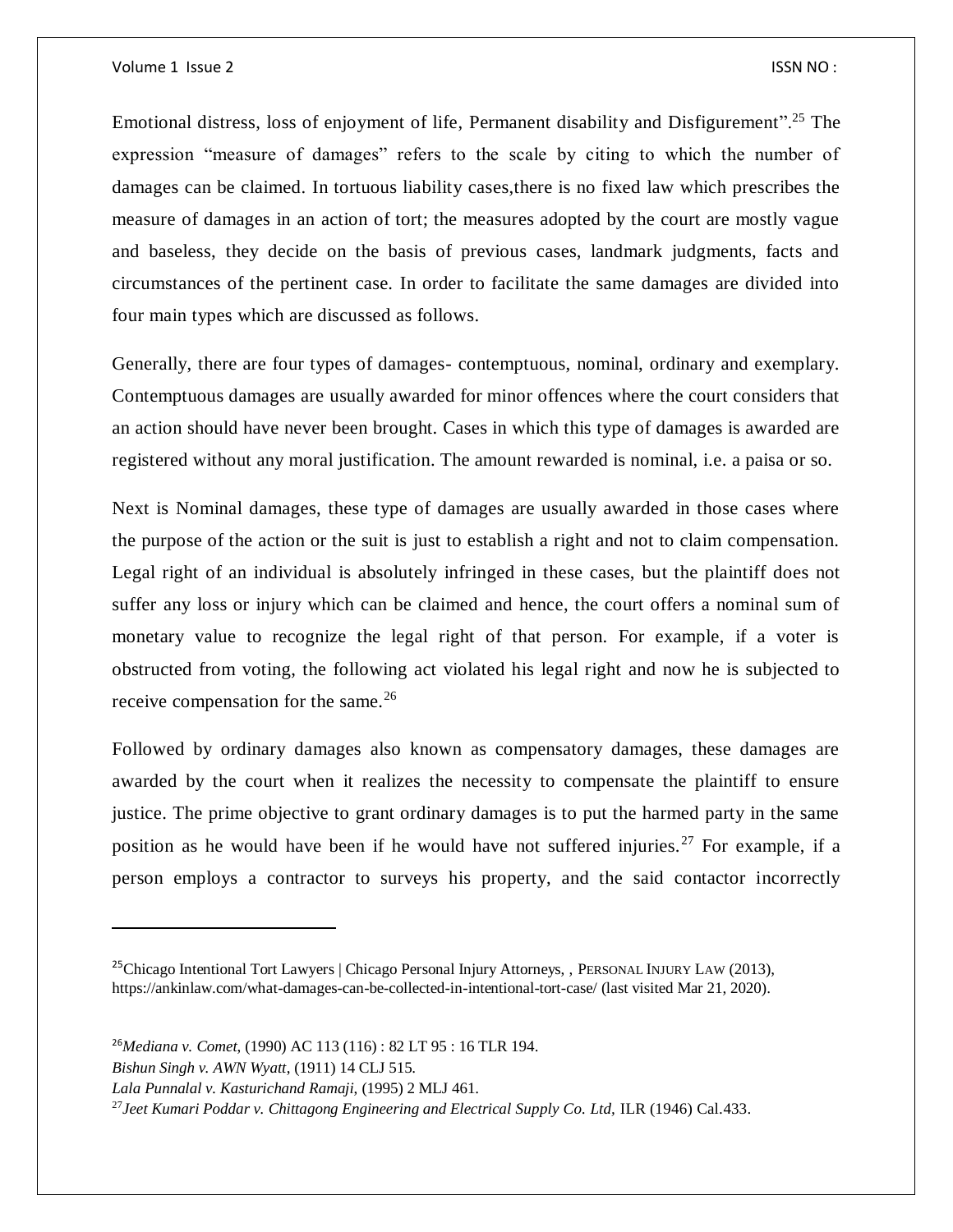measure the land, ordinary compensation shall be granted to put the plaintiff into as good a position as if the contact would have been fulfilled properly. <sup>28</sup> While deciding damages the court usually considers the difference between the market value of the property without the defects and its value with the defects.<sup>29</sup>

Next are exemplary damages which are awarded not only to compensate the victim but also to punish the despondent so that it deters him for performing similar action or conduct in the future. In a landmark judgment in the year 1964, the House of Lords ruled that exemplary damages can only be awarded in three circumstances which are discussed as follows; the first division includes the arbitrary or unconstitutional act of government, public servants or government officials. The second division includes those acts of the plaintiff which have been intentionally committed to earn profit and harm the victim. The third and final class includes those cases in which exemplary damages have been expressly authorized by the statute.<sup>30</sup>For instance, Kritika, an eight-year-old school going child is sexually harassed by a boy on her way back home, in such a case usually, courts are of opinion that exemplary damages are awarded to the plaintiff and also the defendant is punished as per criminal laws of India so that it sets an example in the society.

Damages can further be divided into general and specific damages. General damages "are such as the jury may give when the judge cannot point out any measure by which they are to be assessed, except the opinion and judgment of a reasonable man."<sup>31</sup>Whenever plaintiffs absolute legal right is violated, general damages are awarded.<sup>32</sup> Whereas the expression special damages in the context of pleadings refers to "some special or material item of the plaintiff's loss which is not an obvious consequence of the tort committed by the plaintiff and of which, therefore, the defendant should be given notice in the pleadings".<sup>33</sup> Specific

 $\overline{a}$ 

<sup>28</sup>*Phillips v. Ward*, (1956) 1 All ER 874 (CA).

<sup>29</sup>*Rookes v. Barnard*, (1964) AC 1129: (1964) 2 WLR 269.

*Jodhpur Development Authority V. State Consumer Dispute Redressal Forum*, (2012) AIR CC 362. <sup>30</sup>"Supra" 22.

*Cassel & Co. Ltd v. Broome,* (1972) AC 1027: (1997) 2 WLR 645: (1997) 1 All ER 801 (HL).

<sup>31</sup>*Prehn v. Royal Bank of Liverpool*, (1870) LR Ex 92, 99.

<sup>32</sup>*Ashby v. White*, (1704) 2 Ld Raym 938.

<sup>33</sup>*Ratcliffe v. Evans,* (1892) 2 QB 524 (528).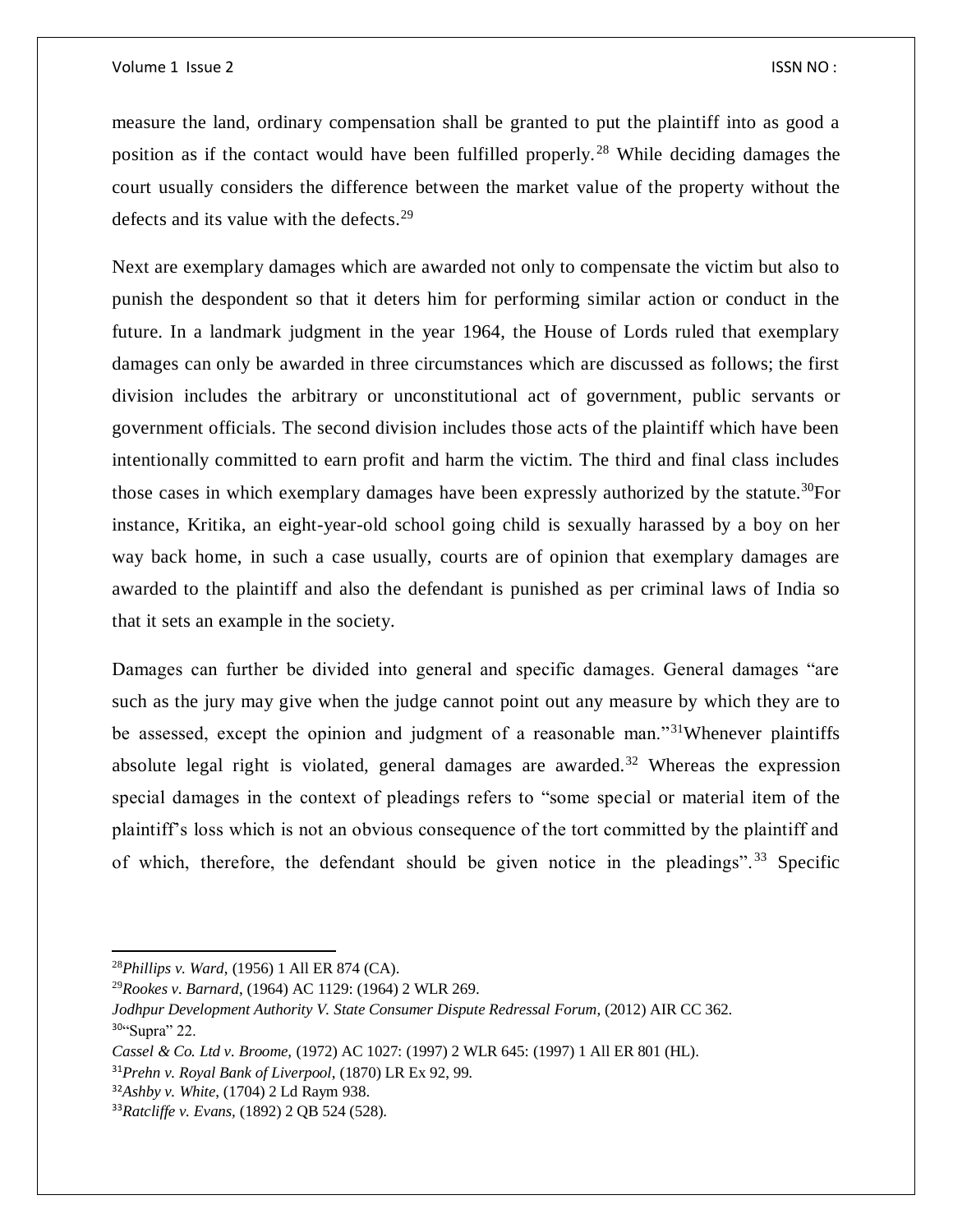$\overline{\phantom{a}}$ 

damages are mostly allocated for economic losses, property loss, recovery or reimbursement of medical bills etc. $34$ 

## **10 CHAPTER 3**

## **10.2 Differences between Intentional Torts and Unintentional Torts**

Following are the various differences between intentional torts and unintentional tort.A tort is basically a wrongful act that harms andcauses injury to a particular person or a group of persons. It is further classified under two heads- the intentional and the unintentional tort.Intentional tort refers to the wrongful act that takes place when a person performs an action that harms, causes injury to another person, intentionally. To prove an intentional tort, the performance of wrongful action does not matter, all that matters is the intention with which the act was so performed. Describing the alternate, the unintentional tort refers to a type of unexpected event that occurs due to happenstances andleads to an injury, property damage.Negligence is considered as the most common type of unintentional tort as someone who accidently causes any harm to another person, being unaware of his performance is proved as a defendant for negligence. To prove an intentional tort, the following elements, have to be satisfied. In the first instance it has to be proved that the person owed a duty of care, that

<sup>&</sup>lt;sup>34</sup> James Kobe, Intentional Torts. Rigging an Election as Interference with Prospective Advantage, 14 Stanford Law Review, pp. 34-42 (1956).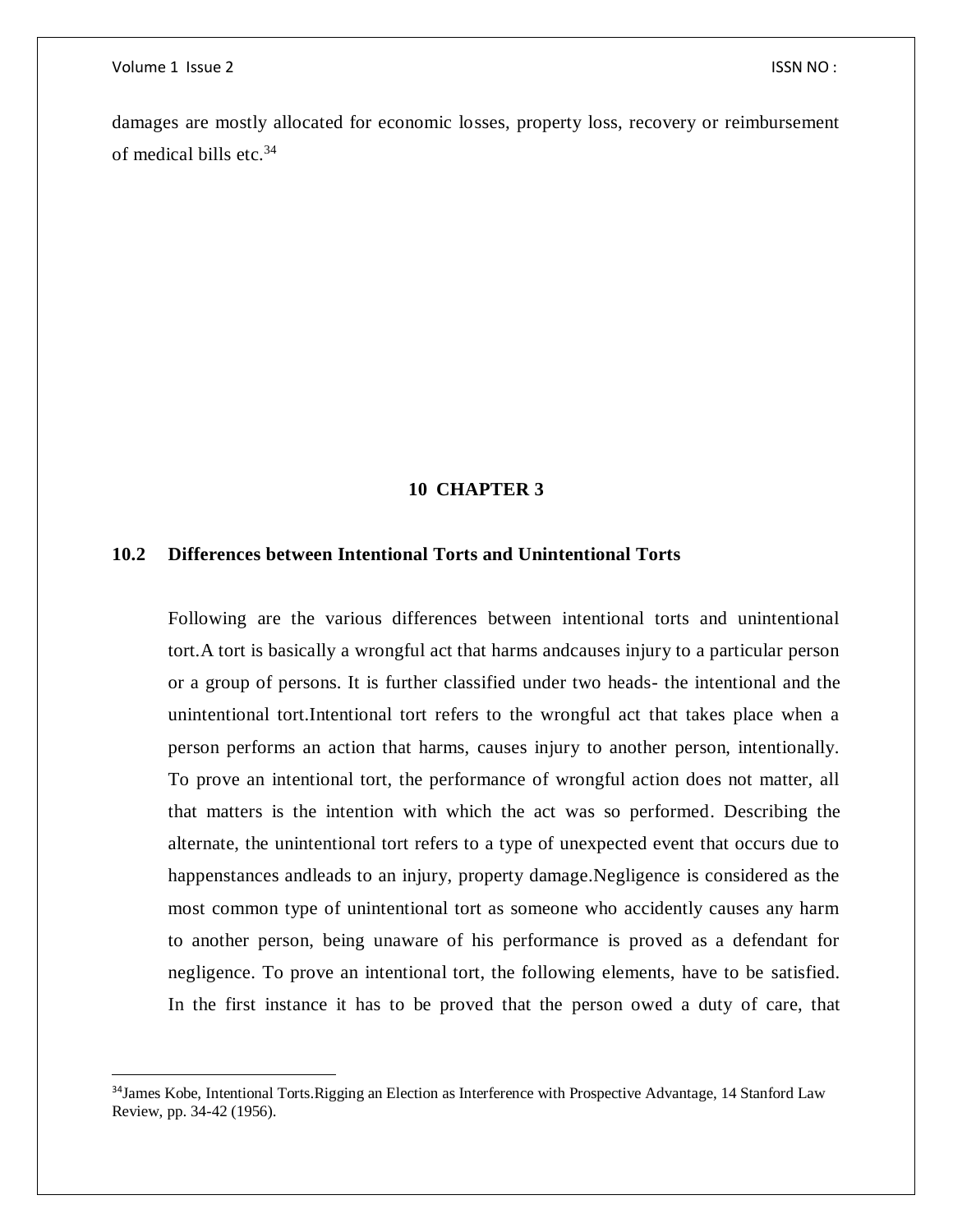particular duty was breached by defendant and finally the breach of duty caused damages to the plaintiff.<sup>35</sup>

Intentional torts are mostly punishable both under civil as well as criminal law. Some examples related to the intentional tort include "assault, battery, defamation of the character, fraud, invasion of privacy, false imprisonment, conversion, trespass to chattel, trespass to land, trespass to person, deliberate infliction of emotional distress etc.". When a person or entity unwontedly acts in the way that unfortunately causes any harm to someone, it is known as the unintentional tort. Unintentional torts are mostly established with negligence or by chance happens can still be punishable under the civil law. Any consequence or development usually involves manyredress again and again. Examples of such unintentional torts include "car accident, slip and falls, medical malpractices, dog bites and workplace accidents.<sup>36</sup>

The next point of difference is that damages accessible for intentional torts tend to be broader, more acceptable and more reasonable in nature. Whereas on the other hand damages awarded in unintentional torts are very nominal and general in nature. The scope of intentional torts is broader when compared to unintentional torts.<sup>37</sup>

## **10.2 Conclusion**

 $\overline{a}$ 

A tort is a civil wrong, which violates the legal right of an individual. The main objective of Law of Tort is to grant compensation to the victim who has suffered loss or to issue an order of injunction against the accused. To claim intentionaltort,the performance of wrongful action does not matter, all that matters is the intention with which the act was so performed. Generally, intentional torts are categorized into seven types- assault, battery, false imprisonment, intentional infliction of emotional distress, trespass to land, trespass to chattel and finally conversion. Assault is the deliberate making of a prompt or immediate misgiving

<sup>35</sup>Will Kenton, *Unintentional Tort*, Investopedia, https://www.investopedia.com/terms/u/unintentional-tort.asp (last visited Mar 21, 2020).

<sup>36</sup> Akshay Chandran, *Intentional Tort - Definition, Types, Examples and Cases*, LEGAL DICTIONARY (2014), [//legaldictionary.net/intentional-tort/\(](https://doi.org/legaldictionary.net/intentional-tort/)last visited Mar 21, 2020).

<sup>&</sup>lt;sup>37</sup>Akshay Sapre, The Law of Torts, 301 (Ratanlal & Dhirajlal.,  $28<sup>th</sup>$  ed. 2019).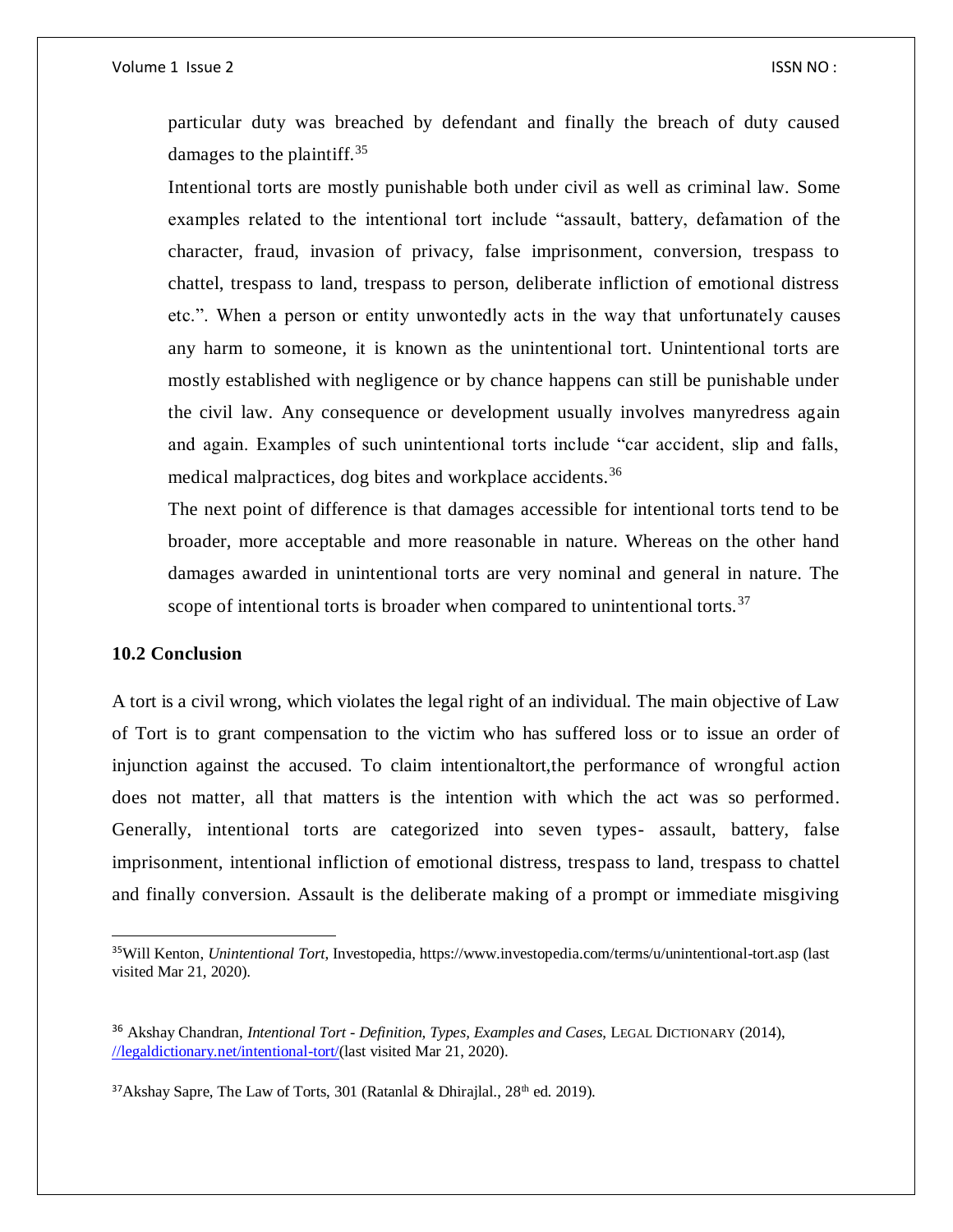of an unsafe or hostile touchingwhereas Battery is the act of deliberately touching an offended party in an unsafe and holistic manner. On the other hand, false imprisonment is defined as the act of deliberately confining someone without any lawful justification.

Whereas, the act of intentionally invading the property of any other person constitutes the tort of trespass. The tort of trespass to chattels requires the considerable hindrance with the victim's chattel and finally conversion is a tort wherein the defendant purposely converts victim's property or chattel to his own use and claims to be the owner of the same. To avoid considerable number of intentional torts, the concept of compensation was introduced in India. There are four main types of damages which are generally awarded to the victim. They are – contemptuous, nominal, ordinary and exemplary. Over the past few years the laws of torts with respect to intentional torts have seen a revolutionary scope of development. With the introduction of the concept of compensation, people have realized their duties and responsibilities towards each other and the society they reside in. They have eventually realized the importance of basic rights which was ignored earlier. In India if the same pace of development continues one day every citizen of this country will be in a position to safeguard his own rights as well as at the same time respect the rights of others.